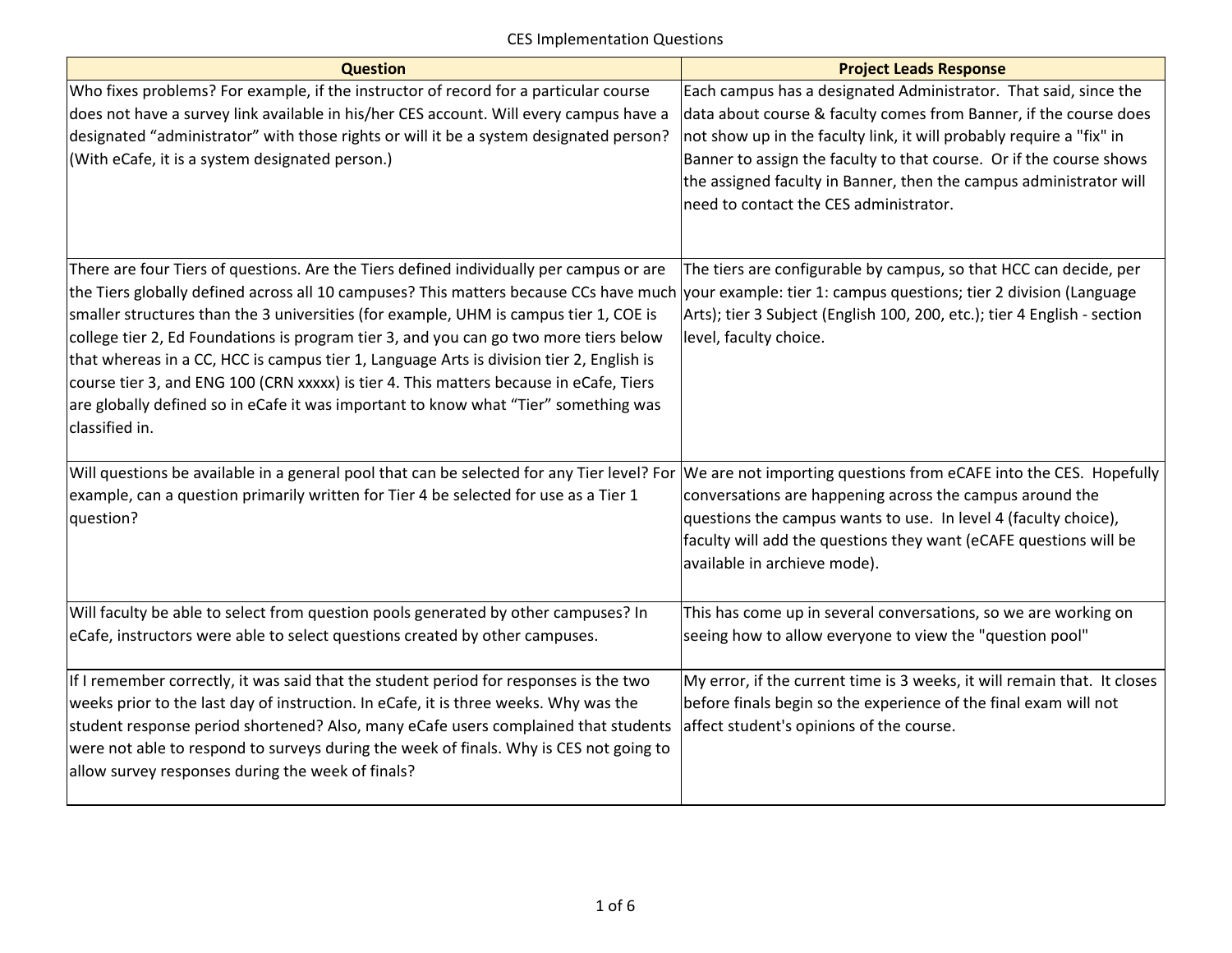| <b>Question</b>                                                                                                                                                                                                                                                                                                                                                                                                                                                                                                                                                                                                                                                                                                                                                                                                                                                                                                                                                                      | <b>Project Leads Response</b>                                                                                                                                                                 |
|--------------------------------------------------------------------------------------------------------------------------------------------------------------------------------------------------------------------------------------------------------------------------------------------------------------------------------------------------------------------------------------------------------------------------------------------------------------------------------------------------------------------------------------------------------------------------------------------------------------------------------------------------------------------------------------------------------------------------------------------------------------------------------------------------------------------------------------------------------------------------------------------------------------------------------------------------------------------------------------|-----------------------------------------------------------------------------------------------------------------------------------------------------------------------------------------------|
| Another criticism of eCafe was that instructors could not ask customized questions.                                                                                                                                                                                                                                                                                                                                                                                                                                                                                                                                                                                                                                                                                                                                                                                                                                                                                                  | The current plan is that faculty will be able to add their own                                                                                                                                |
| Will CES allow instructors to request questions be added to the pool of available                                                                                                                                                                                                                                                                                                                                                                                                                                                                                                                                                                                                                                                                                                                                                                                                                                                                                                    | questions, not pull from a list.                                                                                                                                                              |
| survey questions? If yes, how will this be accomplished?                                                                                                                                                                                                                                                                                                                                                                                                                                                                                                                                                                                                                                                                                                                                                                                                                                                                                                                             |                                                                                                                                                                                               |
|                                                                                                                                                                                                                                                                                                                                                                                                                                                                                                                                                                                                                                                                                                                                                                                                                                                                                                                                                                                      |                                                                                                                                                                                               |
| eCafe had difficulty dealing with our SOCAD terms like the Winter Accelerated term                                                                                                                                                                                                                                                                                                                                                                                                                                                                                                                                                                                                                                                                                                                                                                                                                                                                                                   | Yes we are working on this, so it will follow the banner terms.                                                                                                                               |
| (we would have to request manual creation of those surveys for those terms every                                                                                                                                                                                                                                                                                                                                                                                                                                                                                                                                                                                                                                                                                                                                                                                                                                                                                                     |                                                                                                                                                                                               |
| year). Will CES have this problem?                                                                                                                                                                                                                                                                                                                                                                                                                                                                                                                                                                                                                                                                                                                                                                                                                                                                                                                                                   |                                                                                                                                                                                               |
| eCafe had a "copy" tool that allowed an instructor to copy a set of questions from any                                                                                                                                                                                                                                                                                                                                                                                                                                                                                                                                                                                                                                                                                                                                                                                                                                                                                               | Yes this functionality will continue, in that once they create the first                                                                                                                      |
| survey they offered currently or in the past. Will CES have this function?                                                                                                                                                                                                                                                                                                                                                                                                                                                                                                                                                                                                                                                                                                                                                                                                                                                                                                           | survey in CES, faculty will be able to "copy" in subsequent                                                                                                                                   |
|                                                                                                                                                                                                                                                                                                                                                                                                                                                                                                                                                                                                                                                                                                                                                                                                                                                                                                                                                                                      | semesters.                                                                                                                                                                                    |
| Another criticism of eCafe from instructors was the finite period by which they could                                                                                                                                                                                                                                                                                                                                                                                                                                                                                                                                                                                                                                                                                                                                                                                                                                                                                                | Unfortunately, this is a result of courses ending earlier in the                                                                                                                              |
| edit their question set. If they missed that period, they had to contact an eCafe admin                                                                                                                                                                                                                                                                                                                                                                                                                                                                                                                                                                                                                                                                                                                                                                                                                                                                                              | semester and we have to close the edit period before we can open                                                                                                                              |
| for manual assistance. Will CES allow instructors to edit their survey the whole time up                                                                                                                                                                                                                                                                                                                                                                                                                                                                                                                                                                                                                                                                                                                                                                                                                                                                                             | the survey for students in these courses that end early.                                                                                                                                      |
| until it is released to the student?                                                                                                                                                                                                                                                                                                                                                                                                                                                                                                                                                                                                                                                                                                                                                                                                                                                                                                                                                 |                                                                                                                                                                                               |
|                                                                                                                                                                                                                                                                                                                                                                                                                                                                                                                                                                                                                                                                                                                                                                                                                                                                                                                                                                                      |                                                                                                                                                                                               |
| What format will the results be available as? PDF? CSV? EXCEL? All of the above?                                                                                                                                                                                                                                                                                                                                                                                                                                                                                                                                                                                                                                                                                                                                                                                                                                                                                                     | <b>PDF and EXCEL</b>                                                                                                                                                                          |
|                                                                                                                                                                                                                                                                                                                                                                                                                                                                                                                                                                                                                                                                                                                                                                                                                                                                                                                                                                                      |                                                                                                                                                                                               |
|                                                                                                                                                                                                                                                                                                                                                                                                                                                                                                                                                                                                                                                                                                                                                                                                                                                                                                                                                                                      |                                                                                                                                                                                               |
|                                                                                                                                                                                                                                                                                                                                                                                                                                                                                                                                                                                                                                                                                                                                                                                                                                                                                                                                                                                      |                                                                                                                                                                                               |
|                                                                                                                                                                                                                                                                                                                                                                                                                                                                                                                                                                                                                                                                                                                                                                                                                                                                                                                                                                                      |                                                                                                                                                                                               |
|                                                                                                                                                                                                                                                                                                                                                                                                                                                                                                                                                                                                                                                                                                                                                                                                                                                                                                                                                                                      |                                                                                                                                                                                               |
|                                                                                                                                                                                                                                                                                                                                                                                                                                                                                                                                                                                                                                                                                                                                                                                                                                                                                                                                                                                      |                                                                                                                                                                                               |
|                                                                                                                                                                                                                                                                                                                                                                                                                                                                                                                                                                                                                                                                                                                                                                                                                                                                                                                                                                                      |                                                                                                                                                                                               |
|                                                                                                                                                                                                                                                                                                                                                                                                                                                                                                                                                                                                                                                                                                                                                                                                                                                                                                                                                                                      |                                                                                                                                                                                               |
|                                                                                                                                                                                                                                                                                                                                                                                                                                                                                                                                                                                                                                                                                                                                                                                                                                                                                                                                                                                      |                                                                                                                                                                                               |
|                                                                                                                                                                                                                                                                                                                                                                                                                                                                                                                                                                                                                                                                                                                                                                                                                                                                                                                                                                                      |                                                                                                                                                                                               |
|                                                                                                                                                                                                                                                                                                                                                                                                                                                                                                                                                                                                                                                                                                                                                                                                                                                                                                                                                                                      |                                                                                                                                                                                               |
|                                                                                                                                                                                                                                                                                                                                                                                                                                                                                                                                                                                                                                                                                                                                                                                                                                                                                                                                                                                      |                                                                                                                                                                                               |
| classes.                                                                                                                                                                                                                                                                                                                                                                                                                                                                                                                                                                                                                                                                                                                                                                                                                                                                                                                                                                             |                                                                                                                                                                                               |
|                                                                                                                                                                                                                                                                                                                                                                                                                                                                                                                                                                                                                                                                                                                                                                                                                                                                                                                                                                                      |                                                                                                                                                                                               |
| Will there be a confirmation screen shown to the student immediately after submitting The students can do a screen grab of their home page in eCAFE. It<br>their responses? Many instructors provide extra credit to their students as motivation<br>for completing the survey but the instructors always ask if there was a way a student<br>could show proof they completed the survey. Having a confirmation screen in CES<br>would allow the student to do a screen grab and send to the instructor for proof.<br>Is there a way to close the survey the last day of finals? For many, using the 3-hour<br>block of time during finals can be used to have students fill-out surveys. How about a<br>data-driven decision process? That is, would it be possible to extend the deadline for,<br>say 4 semesters, and see if there is an increase in participation? If so, then consider<br>leaving the deadline through finals week. If not, then, close surveys the last day of | will say "COMPLETED" next to the name of the course if the student<br>completed the survey. This functionality will remain the same.<br>No, the survey closes on the last day of instruction. |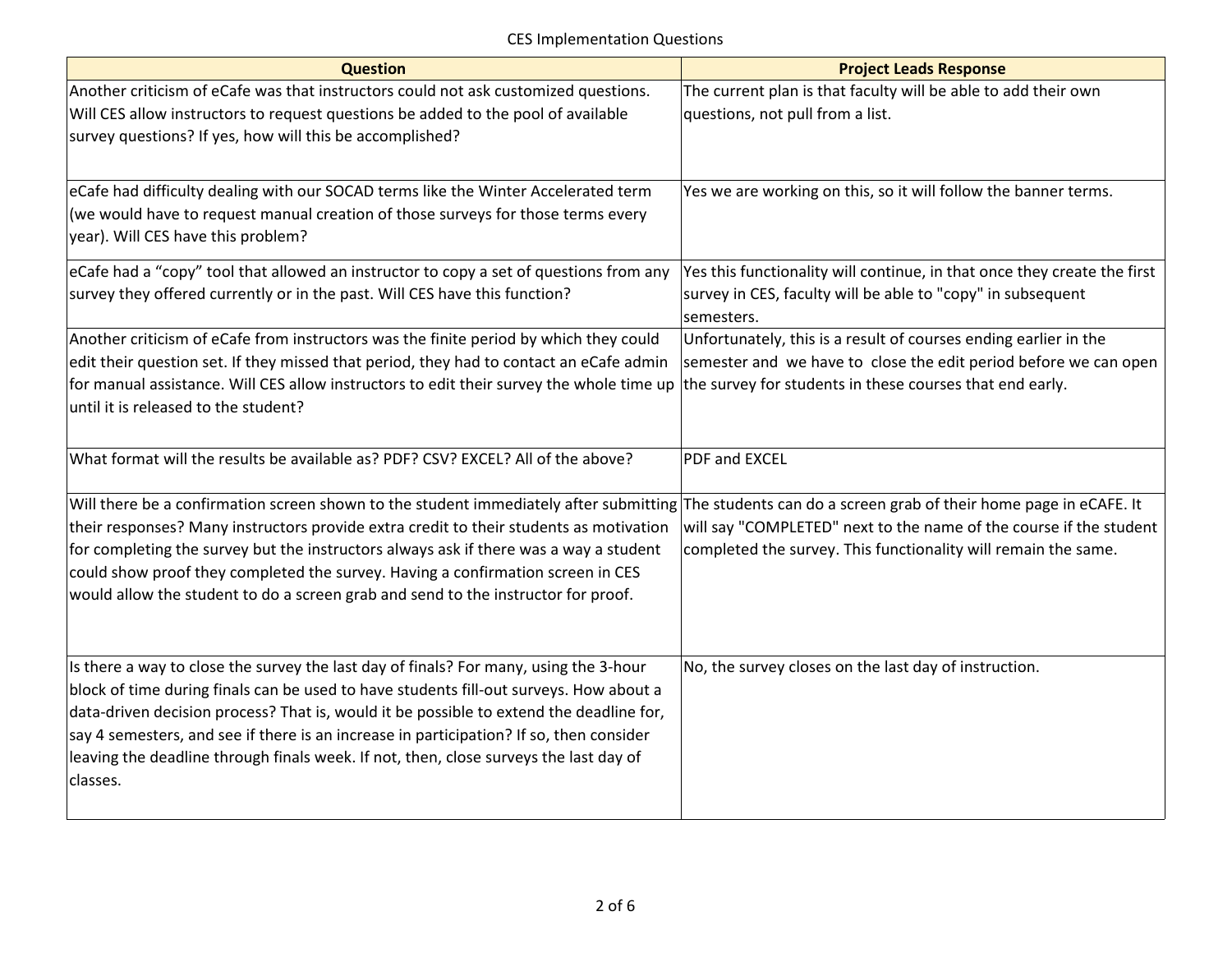| <b>Question</b>                                                                               | <b>Project Leads Response</b>                                          |
|-----------------------------------------------------------------------------------------------|------------------------------------------------------------------------|
| What will be the purpose of the campus and division level questions? eCAFE is used to         | The distinction is in order to determine the course as part of a       |
| provide feedback to instructors about the course and classroom. It is important to            | program or degree. In addition, this will in the furture allow us to   |
| separate this from assessing other constructs like achievement of course or program           | add questions based on say WI or a CAP requirement.                    |
| SLOs. It is very unclear that there is a validity in using student feedback (by way of a      |                                                                        |
| tool like eCAFE) as a measure of course- and/or program-specific SLOs/PLOs/ILOs.              |                                                                        |
| Embedded questions, # students completing assignments, projects, and scores are               |                                                                        |
| more objective.                                                                               |                                                                        |
|                                                                                               |                                                                        |
| What is the justification of having division chairs see faculty evaluation question           | The students were the voice for this - that whoever is the chair of    |
| results? The only person who should have access to student evaluations is the                 | the department should see the evaluation.                              |
| instructor. Students can be assured that evaluations are seen by the Institution, by way      |                                                                        |
| of established review processes.                                                              |                                                                        |
| What degree of latitude will the campus have regarding kinds of questions we can ask          | Totally in the campus control                                          |
| for various tiers?                                                                            |                                                                        |
| Will the CES be easily accessible in commonly used mobile or digital devices like tablets Yes |                                                                        |
| using Android, iOS, WIndows to increase response rates?                                       |                                                                        |
|                                                                                               |                                                                        |
| Would CES be able to group data for a variety of analysis purposes like comparing of          | Yes, the data is available. We will need to be provided specifications |
| performance measures over time for each faculty member to analyze his/her                     | regarding how the data should be displayed/measured, then could        |
| performance?                                                                                  | be added to the system.                                                |
|                                                                                               |                                                                        |
| Will the CES be easy to use and attractive to our students who are not computer savvy         | We have a group of students working with us on the mobile design       |
| to encourage higher response rates?                                                           | so hopefully it will be easy to use on a student's preferred device.   |
|                                                                                               |                                                                        |
| As campuses, departments, programs, courses change over time to meet the needs of             | If this requires additional programming, it would have to come from    |
| the changing student population, how easily and quickly will the CES be able to adapt         | ITS.                                                                   |
| to these requested changes? Who will do these changes for each campus?                        |                                                                        |
|                                                                                               |                                                                        |
| Will there be faculty/student training sessions (in person, online) to increase transition    | We will be training the cacmpus administrators. We will provide        |
| rates and response rates? How will the CES is be introduced to the faculty and                | online materials if needed.                                            |
| students from the system? Or will each campus do it themselves?                               |                                                                        |
|                                                                                               |                                                                        |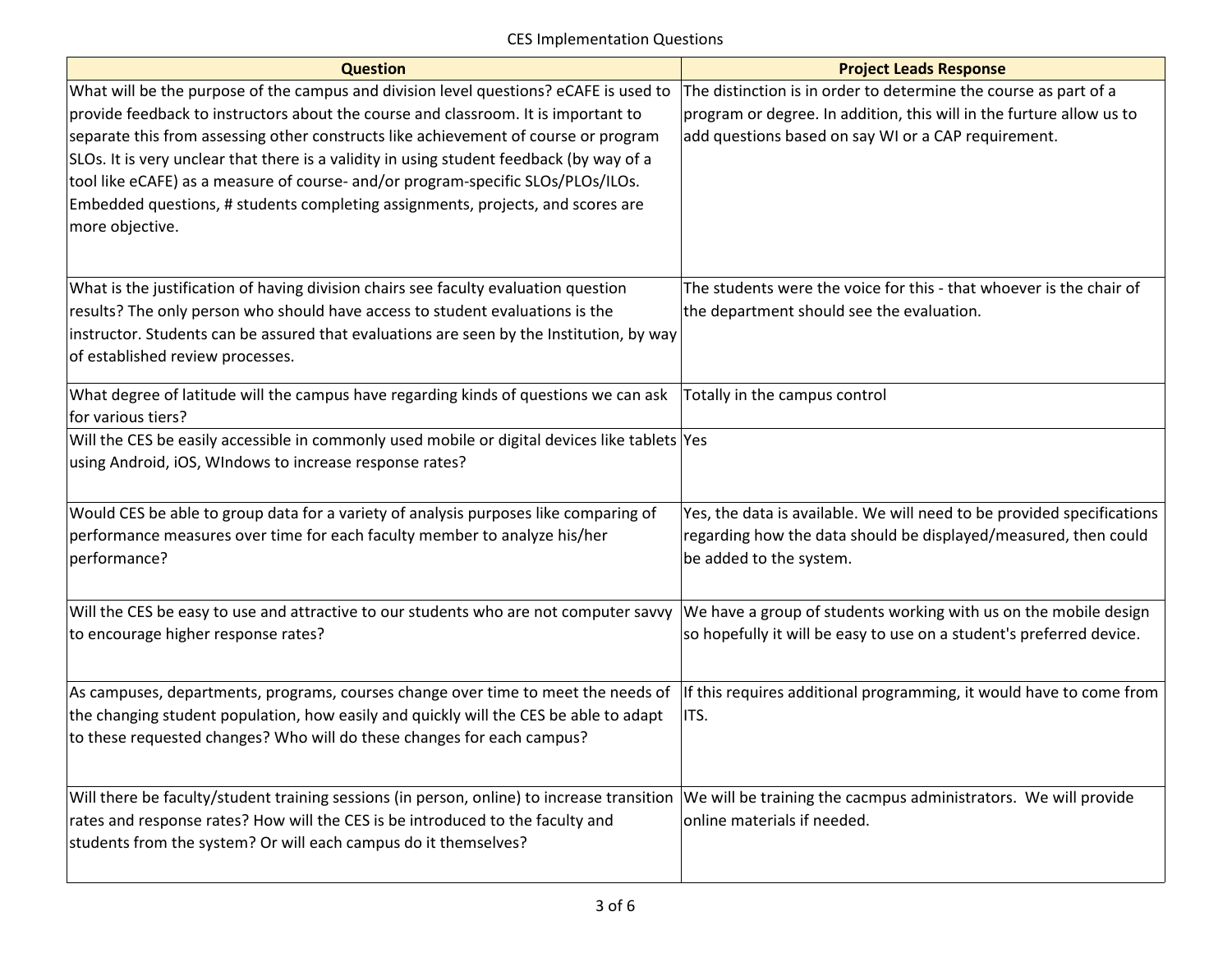| <b>Question</b>                                                                                            | <b>Project Leads Response</b>                                           |
|------------------------------------------------------------------------------------------------------------|-------------------------------------------------------------------------|
| Are there options to meet student accommodation needs? (Accessibility / ADA                                | The student section will be ADA compliant, we are working to make       |
| compliance)                                                                                                | the entire application so.                                              |
| Will there be a Help button or a Request Assistance button to provide support services                     | Yes, we are working on an online help                                   |
| to faculty new to the system?                                                                              |                                                                         |
| Can the CES be open earlier for faculty to set-up their course questions at the                            | Instructors are set up to go in and do their edits after the staff had  |
| beginning of the semester vs in the middle of the semester as eCafe does now?                              | their chance. Instructors need to see what questions have already       |
|                                                                                                            | been added to the survey. If campus/staff can set their questions       |
|                                                                                                            | during the first weeks of the semester - we could open the              |
|                                                                                                            | instructor period earlier.                                              |
|                                                                                                            |                                                                         |
| Where is the data stored? I am assuming that adequate security measures are in place                       | The data is stored on a server in the ITS Data center.                  |
| to protect student anonymity and faculty privacy.                                                          |                                                                         |
|                                                                                                            | Students anonymity is independent of the storage of the actual          |
|                                                                                                            | database. The database don't know who submitts surveys. There           |
|                                                                                                            | are no ties back to the students when they submit a survey.             |
|                                                                                                            |                                                                         |
|                                                                                                            |                                                                         |
| Course evaluations were originally designed by instructors in response to student                          | Not in CES. CES evaluates the course. Results will be visible to select |
| requests for a method to provide anonymous response to an instructor and a course at administrative staff. |                                                                         |
| the course's end. It was never intended for anyone but the instructor to review. It is                     |                                                                         |
| very important that we limit the dissemination of our course evaluations to ONLY                           |                                                                         |
| ourselves as the instructors. Is this possible?                                                            |                                                                         |
|                                                                                                            |                                                                         |
| It is especially important that ANY data gathered on a course evaluation is NEVER                          | The data will not be completely private to the instructors in CES.      |
| shared, even anonymously, in order to compose an aggregate set of data. Can we be                          | The data will be shared with any users set up as a department chair     |
| assured that instructor data will remain completely private to the instructors?                            | as well as department analysts.                                         |
|                                                                                                            |                                                                         |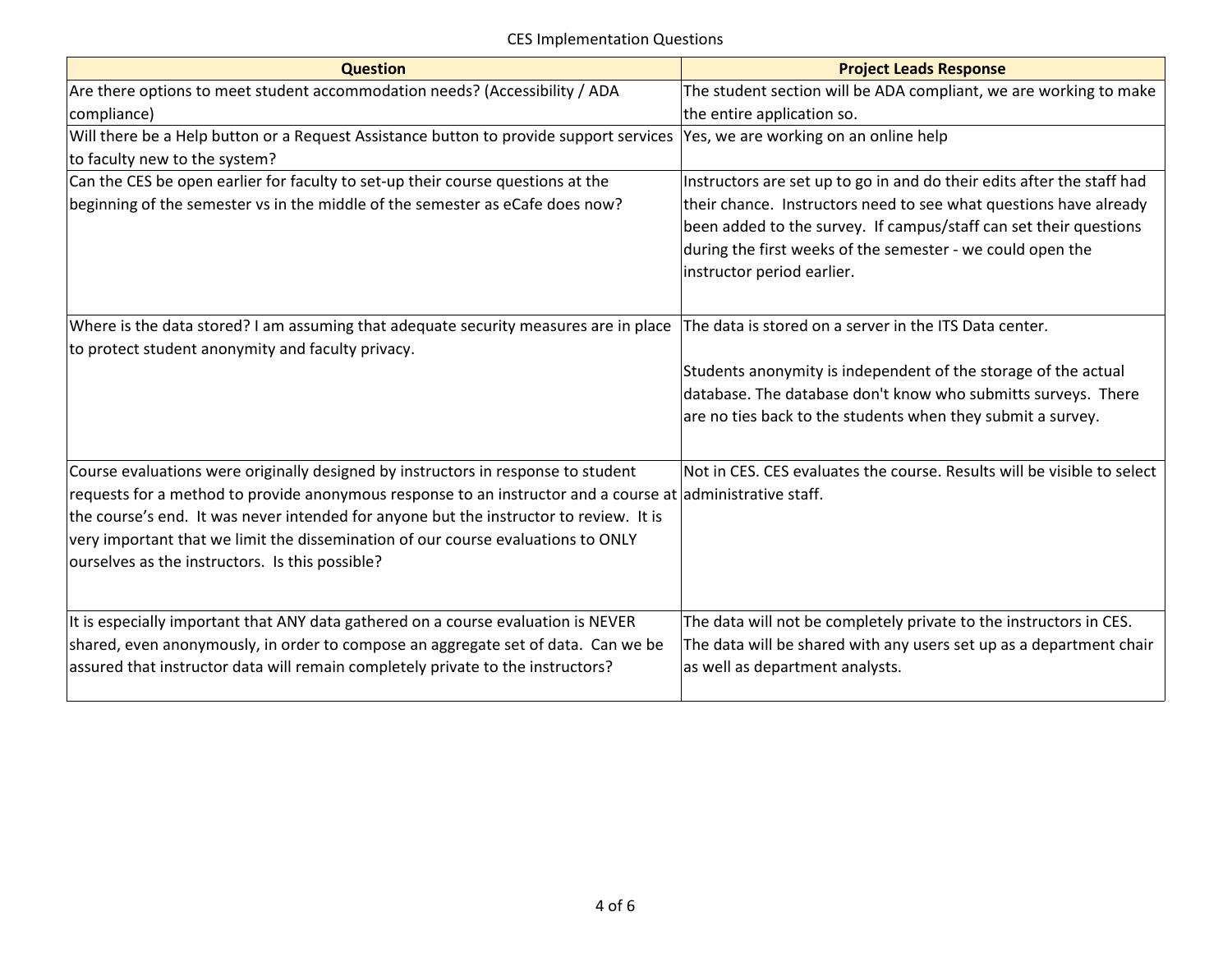| <b>Question</b>                                                                                                                                                                                                                                                                                                                                                                                                                                                                                                                                                          | <b>Project Leads Response</b>                                                                                                                                                                                                   |
|--------------------------------------------------------------------------------------------------------------------------------------------------------------------------------------------------------------------------------------------------------------------------------------------------------------------------------------------------------------------------------------------------------------------------------------------------------------------------------------------------------------------------------------------------------------------------|---------------------------------------------------------------------------------------------------------------------------------------------------------------------------------------------------------------------------------|
| The CES tiers seem strangely organized. The tiers for the proposed course evaluation<br>system have a number of problems. Having four tiers is completely unnecessary and<br>excessive, especially since the number of tiers nearly guarantees that the number of<br>questions will be greatly enlarge and too many for students to consider completing.<br>The next four questions relate to the organization of the tiers. Can the "Course<br>Questions" and "Faculty Questions" be reserved for individual instructor surveys (as<br>indicated in the next question)? | All organizations do not need to use their tier. If a tier isn't used it<br>won't be visible. Having a tier for all levels adds flexibility. It is up to<br>the organizations to decide how to use it.                          |
| Can we limit the "Faculty Questions" and "Course Questions" to a SINGLE course<br>evaluation so that each instructor can choose his or her own questions and choose a<br>selection that students are more likely to complete the course evaluation?                                                                                                                                                                                                                                                                                                                      | CES will have one survey per course. If there are multiple instructors<br>for a course - there still will only be ONE survey.                                                                                                   |
| Can the "Division Questions" and "Department Questions" become a separate tier?                                                                                                                                                                                                                                                                                                                                                                                                                                                                                          | CES will have the following tiers: campus, college, division,<br>department, subject and instructor. Each tier is optional to each<br>level. If they don't have any subject questions - then that tier would<br>not be visible. |
| As previously mentioned, the number of tiers nearly guarantees that these surveys will There is only one Course Evaluation System and so hopefully there<br>be much too long. Can we simply offer a SEPARATE survey--NOT linked to the course--<br>to cover the "Campus Questions," "College/School/Division Questions," and<br>"Department/Program Questions"?                                                                                                                                                                                                          | is good communication to limit the number of questions in a survey.                                                                                                                                                             |
| Knowing how little most people understand the use and meaning of statistics, it is<br>imperative to collect ONLY data we actually need, especially since the gathering of this department analyst.<br>much data requires dealing with the data. How do we limit who receives the data?                                                                                                                                                                                                                                                                                   | It will still be limited to the instructor, the department chair and a                                                                                                                                                          |
| Even more important with such random data, what are the purposes for collecting this<br>data, and how do we limit how this data is used?                                                                                                                                                                                                                                                                                                                                                                                                                                 | The survey results are still protected. How it is used is controlled by<br>the deparment.                                                                                                                                       |
| I and others have been very happy with the 35 questions on "Form G" (revised in<br>2007), which has been, as far as I know, Honolulu Community College's basic course<br>evaluation form for many years. Will we be able to use those questions--EXACTLY as<br>they now are written--within this course evaluation system?                                                                                                                                                                                                                                               | If the campus choose to reenter them and/or the instructor do so<br>for his/her own question bank.                                                                                                                              |